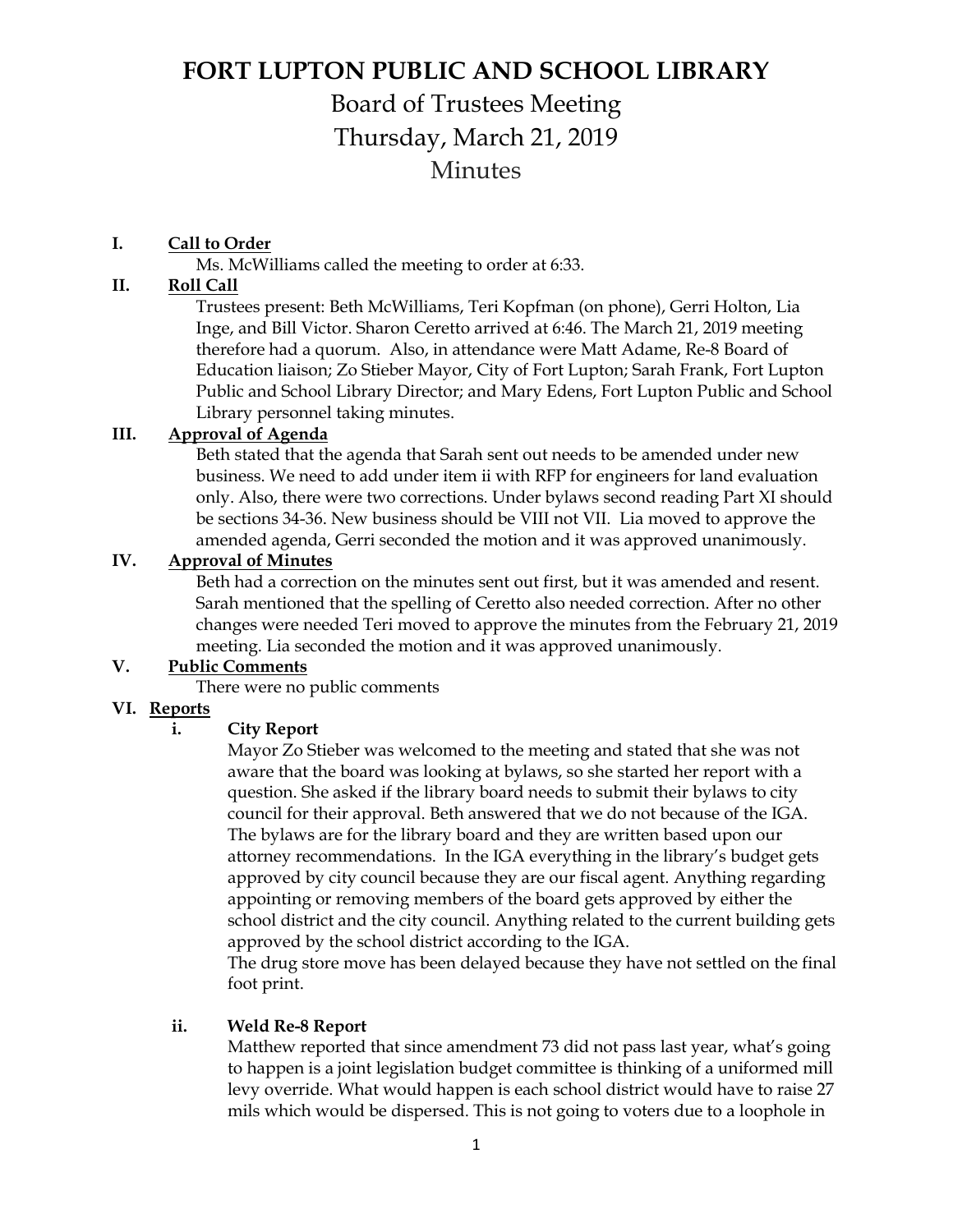Tabor and Gallagher. Trouble is some districts can't raise that much. By May he may have more information. Bill asked if this affects just elementary or over all, Matt said over all. Bill continued to ask about the school in Firestone, but he was told that Homyak is in Dacono. Bill inquired about school boundaries. Matt told him the difference between boundaries and districts. Schools have a radius that determine what school you go to. Weld Re-8 district is a big district and covers Aristocrat Acres, Wattenberg, some of Dacono and north of Fort Lupton. It may be hard for some districts to raise funds because population wise, some are dwindling. It is very hard to raise taxes so going forward, to fund the schools would be very difficult. Some school districts like Boulder or Pueblo could reach that 27 mil more easily than others. There are some districts may have to be consolidated. Gerri asked if overall this is happening because of budget cuts. Matthew said the school districts cannot get more public funding without raising taxes, so this is another way to fund public education. They are also doing negotiations and calendaring for the next couple of years.

#### iii. **Director's Report** (written)

Other than written report, Sarah said that Mary Flos, a previous board member, has applied for the board city appointee. She was unable to fulfill her appointment, resigned during her term, and now has the time to serve on the board.

On the 22nd of April, from 5:30 pm to 8:00 pm there will be a special HPLD board meeting. All member boards and directors are invited to attend. The plan is that all attendees can attend a dinner and then discuss the strategic plan. Beth strongly recommend that as many board members as possible of the Fort Lupton board attend. Please let Sarah know if you will attend. Sarah will not be able to attend.

#### iv. **Committee Reports**

1. Sunshine Fund (Ms. Holton) The amount is unchanged at \$21.60.

#### **VII. Continuing Business**

- i. **Realtor Update** City council approved Kristel Acre and Abigail Renner from ReMax Nexus to be hired as our realtor. They have started doing things such as meeting with the planning department at the city and looking at engineers to help with evaluating land.
- ii. **Summer 2018 Construction update** No news on the paging system being fixed and the handicapped door is not repaired. Sarah talked to Alan Kaylor and Andrew Moore about the issues, but they are waiting to hear from Haselden, the school contractor. Matt said Alan met with the owner of Haselden and let him know that he is not happy with services. Depending on the outcome from that meeting, the district may look at outsourcing. Lia had a concern about legal problems and what could happen if someone who is handicapped and cannot access the library. The IGA states that the school district is responsible to maintain the building so the library shouldn't be liable. Gerri asked if the complaints about the door were forwarded to the appropriate places and Sarah said they were not written but that she would follow through with any more complaints. Lia asked about the doors that were previously propped open to the high school and Sarah told the group that she had emailed the principal and Jim Roedel about this concern. Gerri asked about a deadline for the repairs and if we could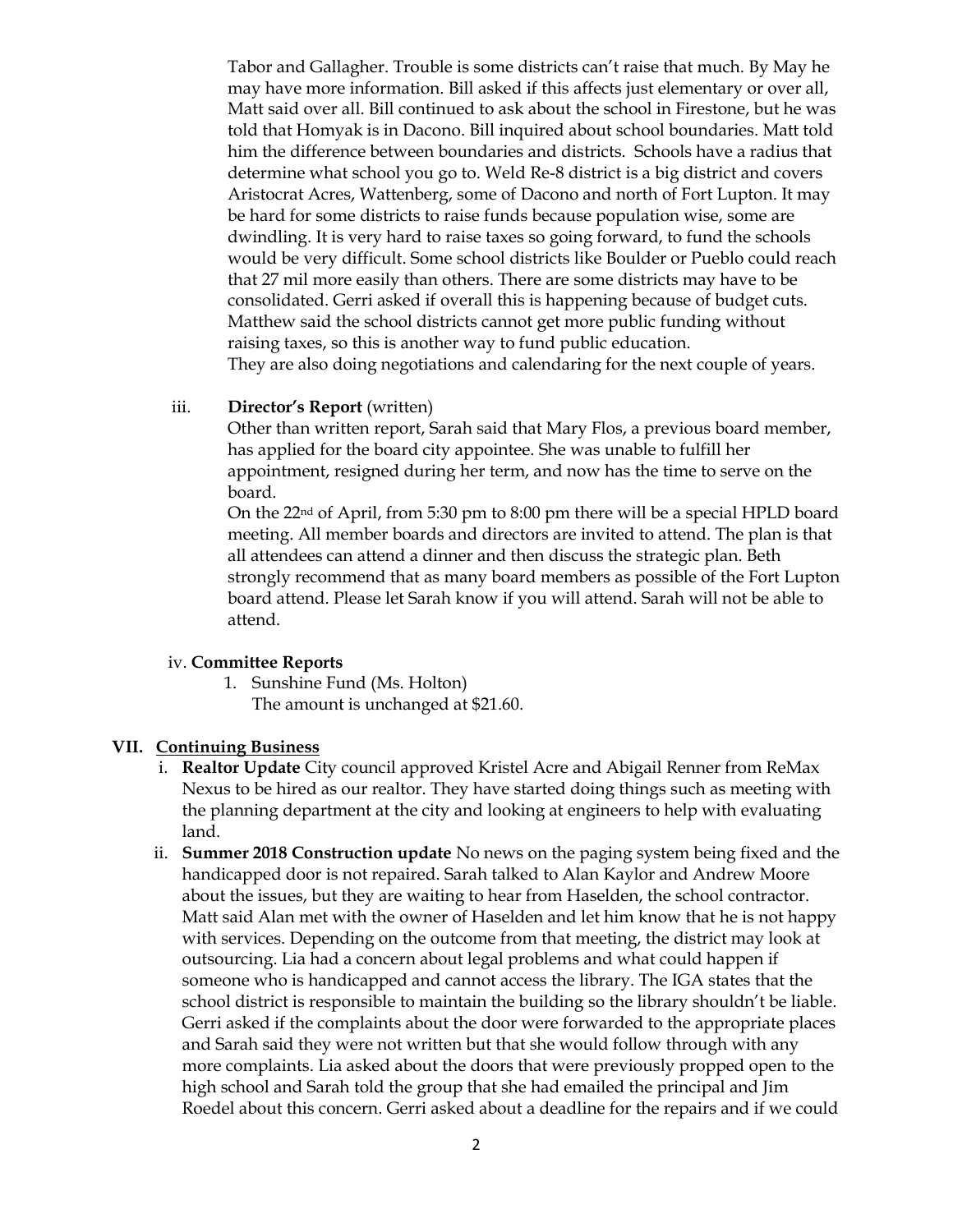check into outsourcing. Beth asked Matt to find out more about Mr. Kaylor's plans by next meeting.

iii. **IGAs 3-way update**—Sarah spoke to Alan Kaylor and Claud Hanes and they don't want to meet about it until the attorneys have done their part. Our attorney said he has contacted the city attorney and has not gotten a response back. Claud said the city attorney had contacted the Re-8 attorney and they are waiting for a reply from the Re-8 attorney. Mr. Kaylor said the Re-8 attorney has been in contact with the city attorney. Beth asked if concerned parties could meet with their attorneys and ask if they could meet with the other attorneys, so we can get something going on this 3-way IGA by the next meeting. Zo Stieber said that the city and school are trying to figure out where they are before they work on a 3-way.

Gerri asked if the group was going to talk about the HPLD IGA and that HPLD submitted a draft to the HPLD board with a suggestion to include Colorado law language as far as looking at all IGAs. The HPLD IGA does not include the agreements between the city and school because the information not necessary to all member libraries so we may need an addendum. Beth asked why we would need an addendum. Our IGA is different because we have a separate IGA about how we operate with other entities than HPLD. FLPSL has two separate IGAs, one between the city and the school district and the other is between us and HPLD. Gerri said they are working on it right now. Zo questioned about who would be signing the HPLD IGA. Beth stated that the library board is a governing board with library law, and an advisory board to city and school district. Beth said HPLD wants one signature and that's why we need the attorneys to get together.

- iv. **Bylaws 2nd Reading** Part III Sections 10-18 & Part XI Sections 34-36 These were discussed last month but not everyone was here, so we can approve this tonight. Lia moved to approve this section, Gerri seconded, and the section was approved unanimously.
- v. **Bylaws 1st Reading** Part IV Sections 19-27, VI section 28, VIII section 32, IX section 33 Beth said that Section 23 under Part IV about a vacancy goes against IGA. After discussion it was found that it pertained to board officers not board members. This was about officers, so it is fine. Section 25 states that the fiscal agent is the city and Beth asked Zo and Sarah about signing the checks. Zo said that Leann Perino and she sign the checks just as the school district did when they were are fiscal agent. Sarah asked if we should modify this to refer to the IGA or should we take section out. Beth said we should take the section out. FLPSL board officers are signers on the CDs and the city, being the fiscal agent, signs APs and payroll. This should be stated, and Gerri said the clearer we make it the better. It needs to be stated that the city is our fiscal agent and signs on APs and payroll, the Trust funds are signed by board members. Two authorized people must sign on the CDs as this is the FLPSL board preferred. Section 27-Talking about the secretary. Duties for taking minutes and keeping them on file can be delegated to a library staff person. The board secretary is the officer charged with insuring that the minutes are accurate and maintained. Lia emailed Sarah and Sarah told her that she could go to the office and audit the paper files. Gerri asked if she then takes care of legal notices and execute the legal documents. Lia stated we cannot because legal documents are part of the IGA with the city. The city would oversee the legal documents, public notices, and publishing notices. The director will delegate who will take notes. They discussed omitting or spelling out how legal documents are executed by the city. All the board secretary must verify is that there are available records. Zo asked about possible RFP publications and who posts them